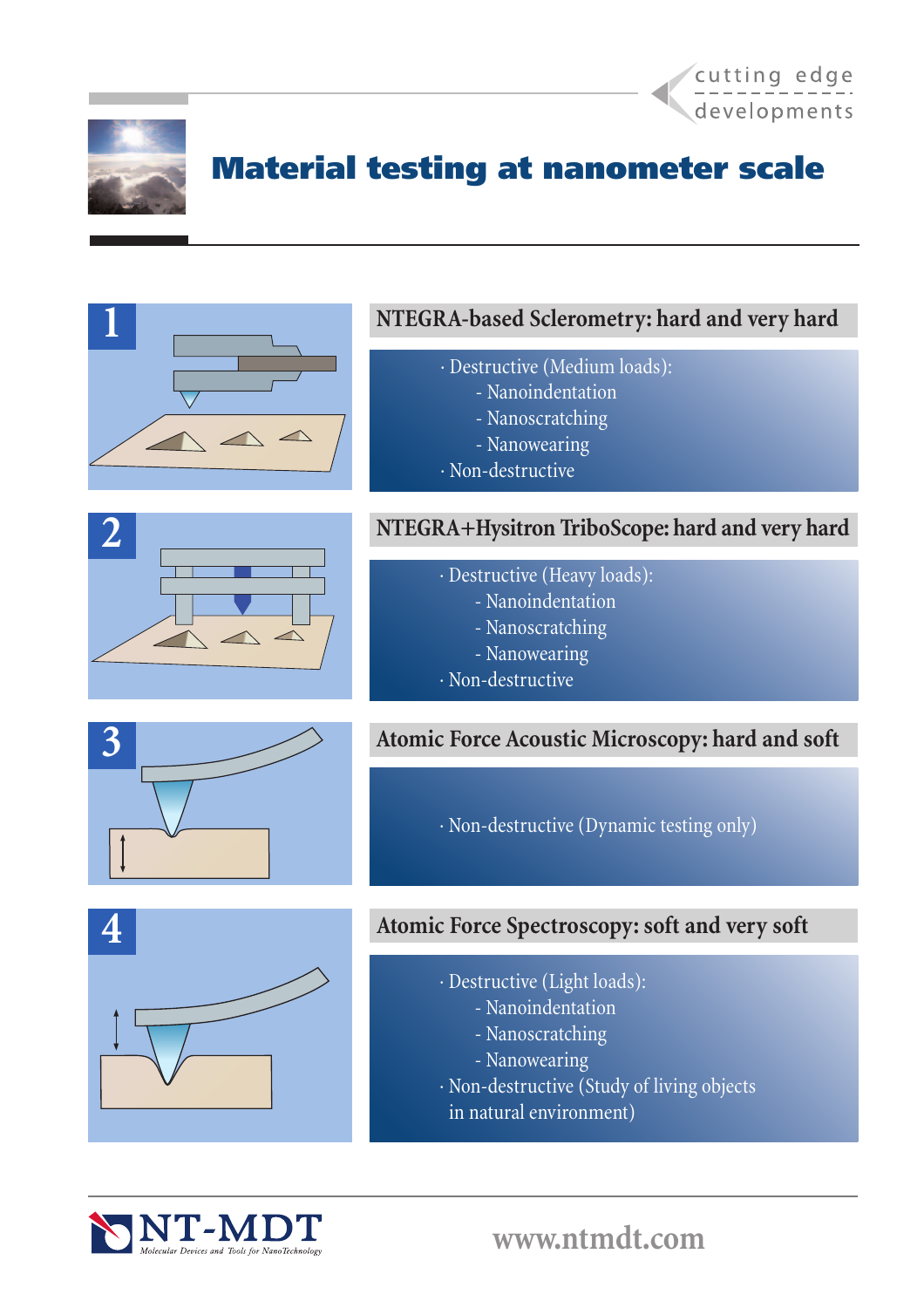



#### **Sclerometry: Nanoindentation and nanoscratching**

During nanoindentation the surface of a sample is displaced as pressure is applied by the tip of a probe. Analysis of the applied "Force-Displacement" dependence provides data on the hardness of a sample at a given point (fig.1). One may analyze curves as well as topography of the images, by scanning the indented sample (fig.2).



*Fig. 1* **Loading-unloading curves. h - displacement, P - load, S - contact stiffness.**



*Fig. 2 S***apphire surface with indents. Scan size: 5 x 5 µm**

Nanoscratching is a technique based on making scratches on the sample surface and measuring their parameters: depth and especially width. This gives an opportunity to evaluate the hardness of materials quantitatively (fig.3,4). In some cases the results obtained can provide more information than that obtained by nanoindentation, because the width of a scratch, as the result of the elastic recovery, modifies less than its depth.



*Fig. 3* **Three scratches of different depths, made in fused quartz. Image size 4 x 4 µm.**







**Inverted image of the indent in glass (shows sharpness of the probe tip)**

Unlike the cantilever of common silicon AFM probes, the piezoceramic console of the probe for the **NTEGRA**-based Sclerometry has a greater hardness  $(10^4 - 10^5 \text{ N/m})$ . This makes the degree of force, applied to a sample much greater than in a usual AFM systems.

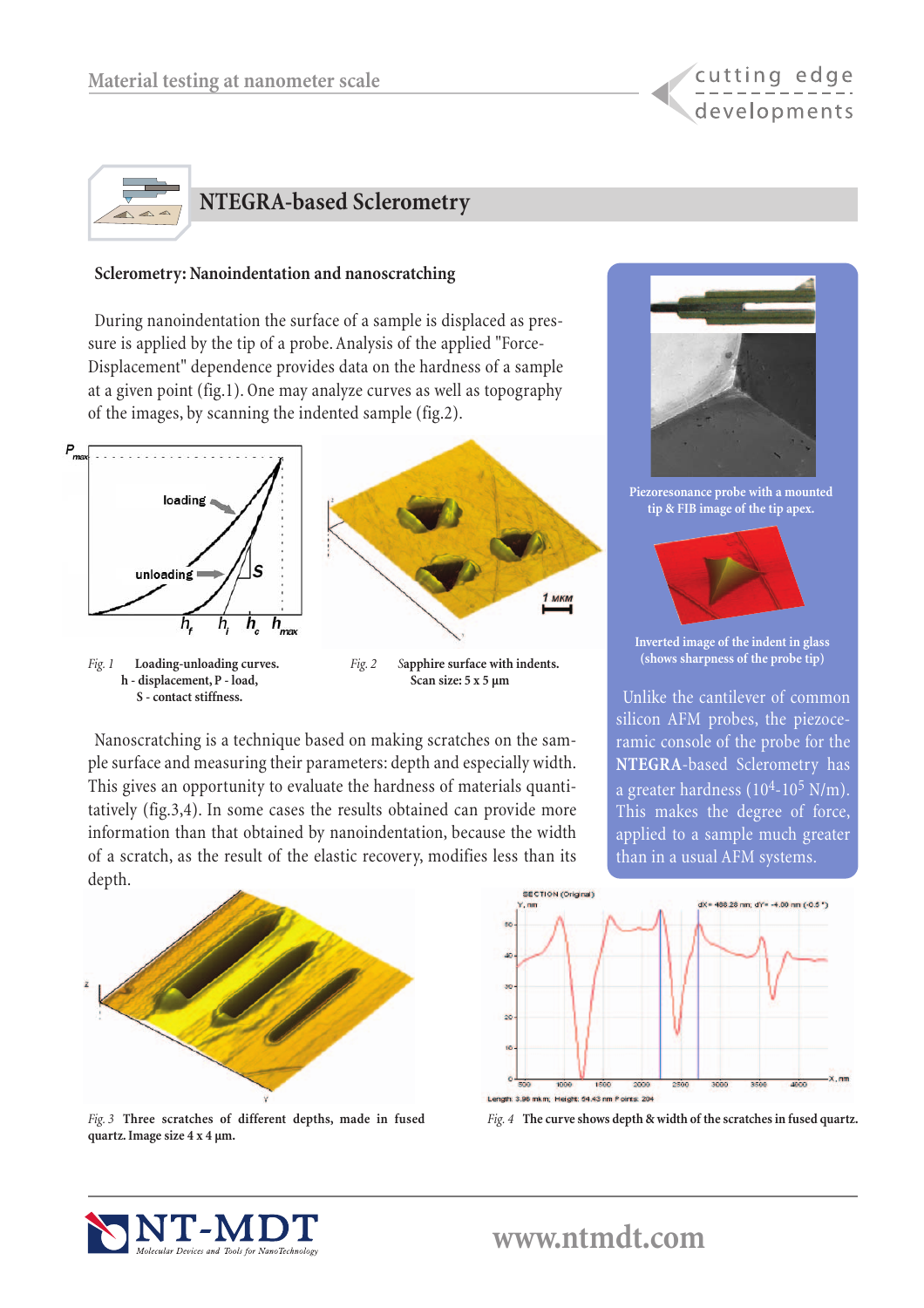#### **Sclerometry: Dynamic non-destructive testing**

A probe is attached to stiff but flexible cantilever, thus amplitude and frequency of forced oscillations of the probe can be used for topography imaging and testing elastic properties of materials (fig. 5). In particular, this method provides a quantitative value of Young's modulus at each point of the scanned sample.

Owing to the high resonance frequency of the piezoceramic probe, it is possible to map hardness and elasticity properties much faster than using standard indentation techniques with a high load (e. g. **NTEGRA**+Hysitron TriboScope). On the other hand, unlike SPMs with conventional silicon probes, an **NTEGRA**-based Sclerometry allows testing very hard materials and films (fig. 6).

The design of the probe used in **NTEGRA**-based Sclerometry allows the use of a variety of prefabricated tips: diamond Berkovich tips, semiconductor diamond tips, etc.

The investigation of thin film adhesion to the substrate can be considered an example of nanotribology applications. Nanotribology involves the scratching of film with an augmentative force and determining the load of film detachment or wear-out (fig.7).

#### **Why is it important to merge SPM with nanoindentation?**

cutting edge

developments

**Because it is possible to make an SPM-image using the same probe, which is essential for:**

1. Finding indents, made with light loading, which are very small and hard to see with usual optics.

2. Accurate quantitative measuring of indentation and scratch parameters and finding defects of indents (pile-ups, etc.).

3. Making sure that the needed object is measured in case it has small size and is not seen in optics, e.g. nanoparticles, nanoscratches on films, etc.

Scanning a modified sample with the same tip is precise since an indent is always wider than the tip due to elastic recovery



*Fig. 5* **Frequency alteration is recorded as a function of the probe position. Slope of a curve** ∆**f characterizes Young's modulus of a sample.**



*Fig. 6* **The image of composite (metal + fullerite C60). Average grain size ~0.4–0.8 µm. Image size: 3.5 x 3.5 µm: a) topography of surface; b) Young's modulus map.**

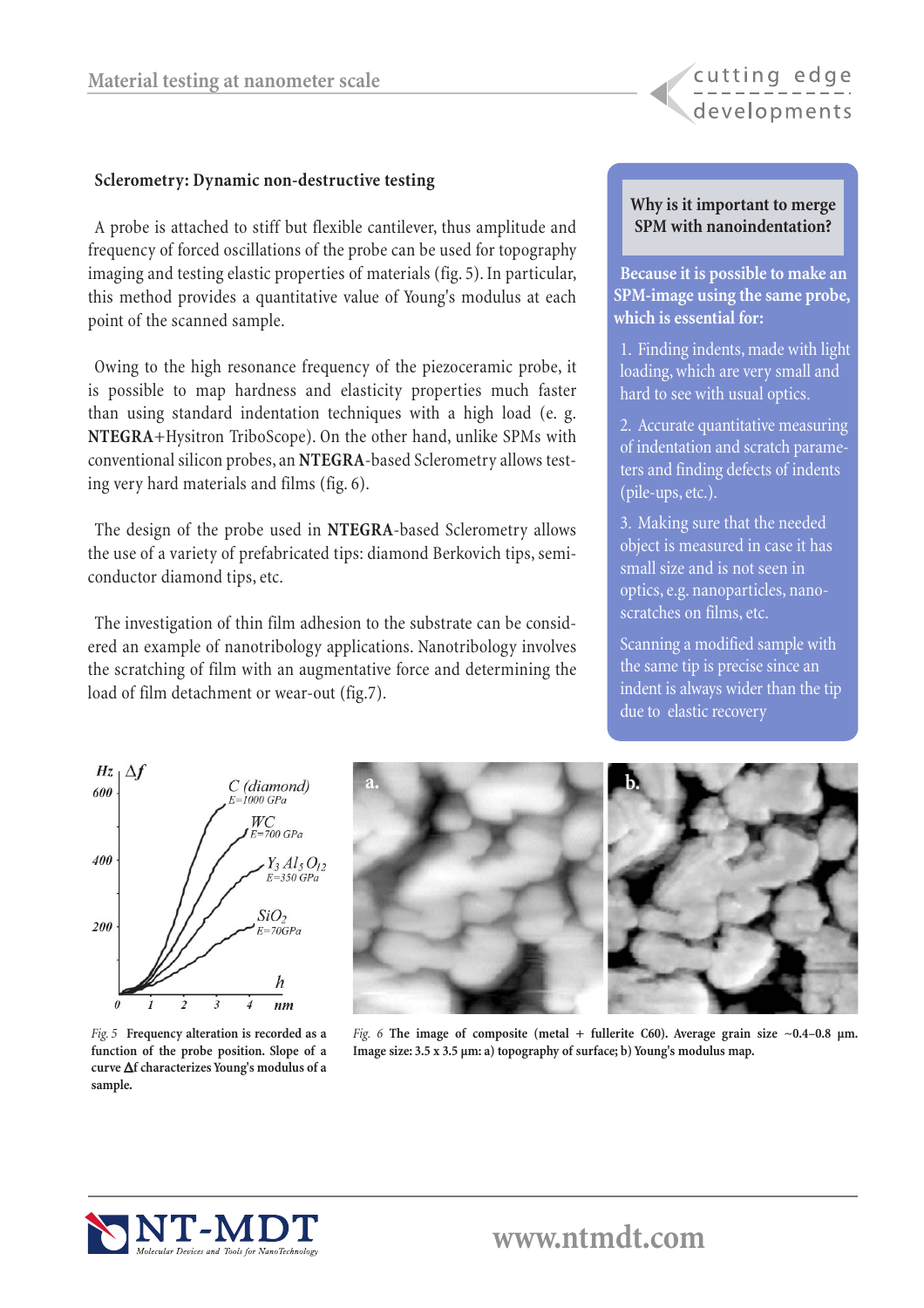

**NTEGRA**-based Sclerometry makes it possible to work with various types of films within a wide range of thicknesses (from several nanometers up to several microns) and hardnesses.



*Fig. 7* **Film of 45°-oriented nanotubes with a trace of a scratch, made perpendicular to the nanotubes slope. Image size: 5.9 x 5.9 µm**



*Fig. 8* **Indents and scratches on the surface of GaAs (a) and images of stress obtained by mapping of Raman spectra shift (b, c). Image sizes: a). 80 x 100 µm; b). 25 x 25 µm; c). 6 x 6 µm.**

**NTEGRA** platform has been specially designed to integrate different techniques in order to give ultimately new and unique methods of material testing. For example, confocal Raman microscopy can be applied to visualize the stress after nanoindentation and nanoscratching (fig.8). Surface modification and examination can be both performed by the same instrument.



Any **NTEGRA**-based system can be equipped with Hysitron TriboScope nanoindentation system. It provides high loads (up to 1N) and can be mounted with various commercial probes as well as **NTEGRA**-based Sclerometry. Non-destructive dynamic testing and Young's modulus mapping can be performed as well. All modes of sclerometry – nanoindentation, nanoscratching and nanotribology – can be applied in tests with **NTEGRA** + Hysitron TriboScope integration.



**NTEGRA+Hysitron TriboScope nanoindentation system** 

Hysitron TriboScope is a registered trademark of Hysitron Inc.

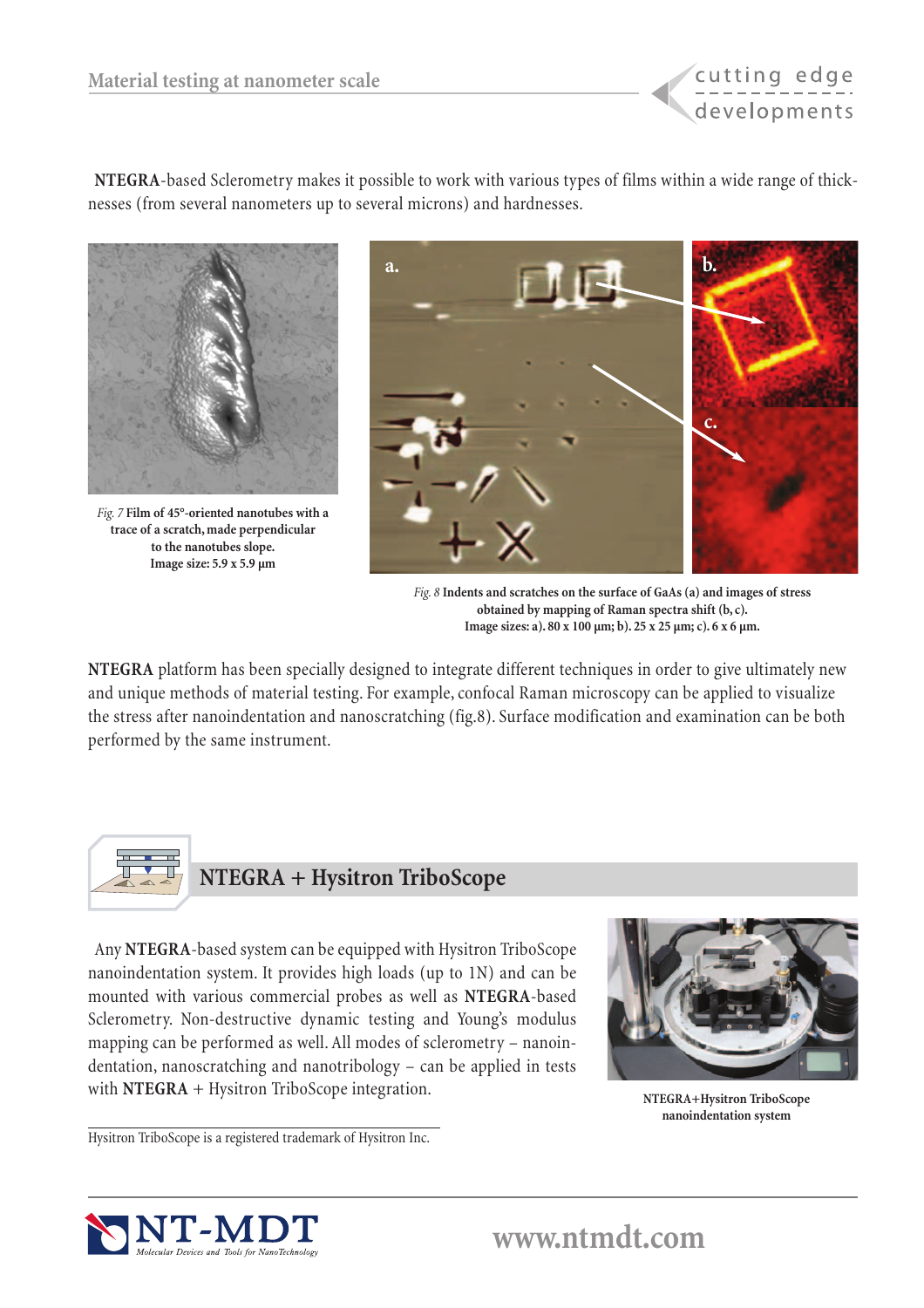



The main idea behind AFAM is the registration of AFM probe oscillations, when a cantilever tip is in contact with an oscillating sample. Simultaneously with acoustic imaging it forms topography as it is done by contact AFM techniques. Mapping of the Young's modulus does not cause sample destruction (neither indentations nor scratches are left on the surface).

AFAM provides sharp contrast of imaging for hard & soft samples, whereas AFM techniques (e. g. phase imaging and force modulation) support contrast only for relatively soft materials (fig.9,11).

In some cases inner non-homogeneities can be visualized within the sample volume. It is possible because the whole specimen is "shook" with acoustic frequencies and the entire volume is involved in generation of the probe oscillations (fig.10).





*Fig. 10* **HDD surface. Topography (A) & AFAM (B) A bright line in the middle of the AFAM image marks an inner crack, which is not seen on the topography image. Image size: 0.8x0.8 µm.**

*Fig. 9* **Stripes of low & high density polyethylene with different elasticity. Scan size: 47x47 µm.**



*Fig. 11* **Polished PZT sample. It is seen that the best contrast is obtained with AFAM. Scan size: 4x4 µm.**